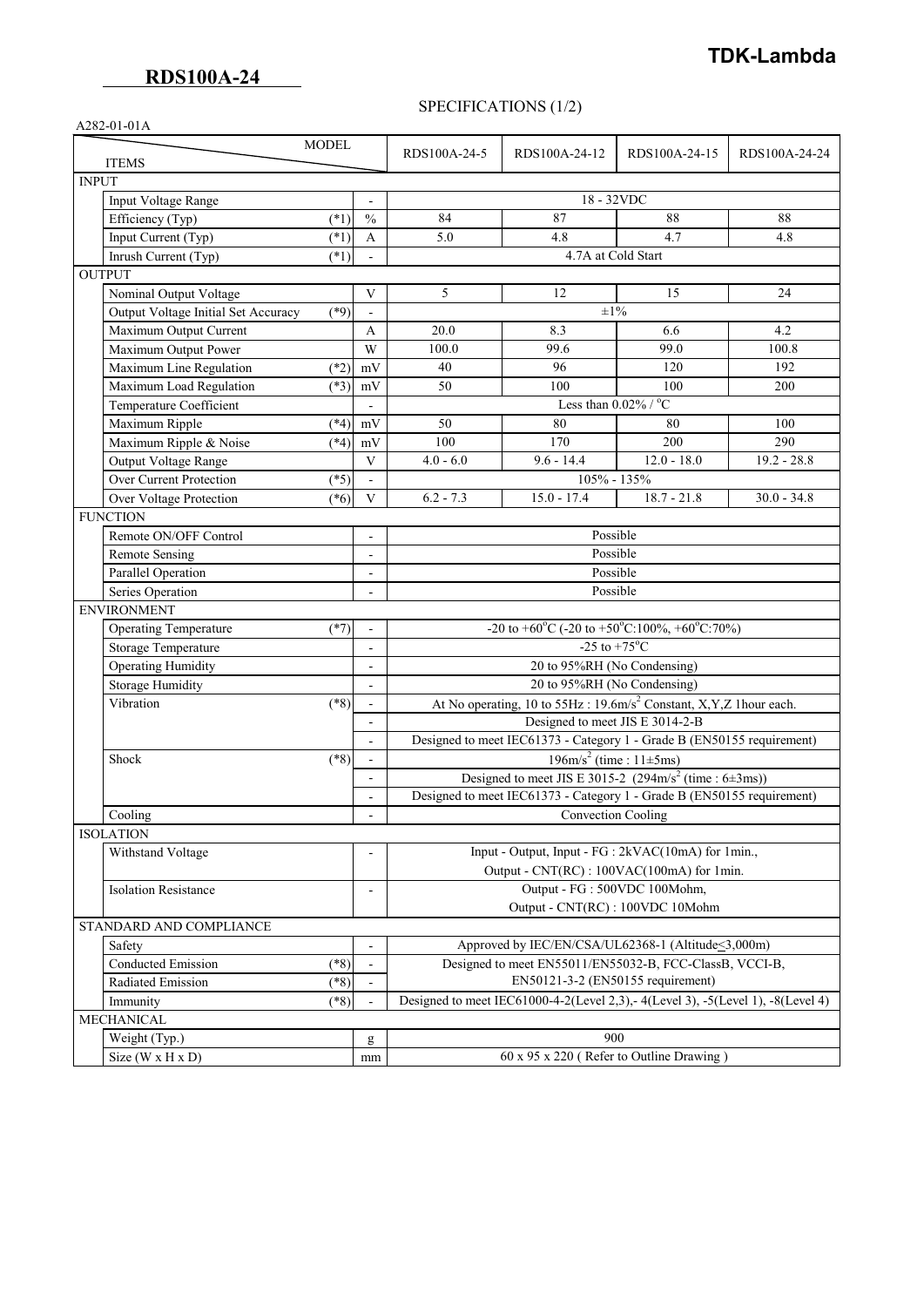#### A282-01-01A

\*Read instruction manual carefully, before using the power supply unit.

=NOTES=

- \*1. At 24VDC input voltage, Ta=25°C, nominal output voltage and maximum output power.
- \*2. 18 32VDC input voltage, constant load.
- \*3. No load-Full load, constant input voltage.
- \*4. Measure with JEITA RC-9141B probe, Bandwidth of scope :100MHz.
- \*5. OCP TYPE : Constant current limit with automatic recovery.
- \*6. OVP circuit will shut the output down, manual reset (CNT reset or Re power on).
- \*7. Ratings Derating at standard mounting. Refer to output derating curve (A282-01-02\_).
- Load (%) is percent of maximum output power or maximum output current, whichever is greater. \*8. This result is evaluated by TDK-Lambda standard measurement conditions.
- The power supply is considered a component which will be installed into a final equipment.
	- The final equipment should be re-evaluated that it meets EMC, Vibration and Shock directives.

\*9.At factory shipment. (At 24VDC input voltage, nominal output voltage and maximum output current.)